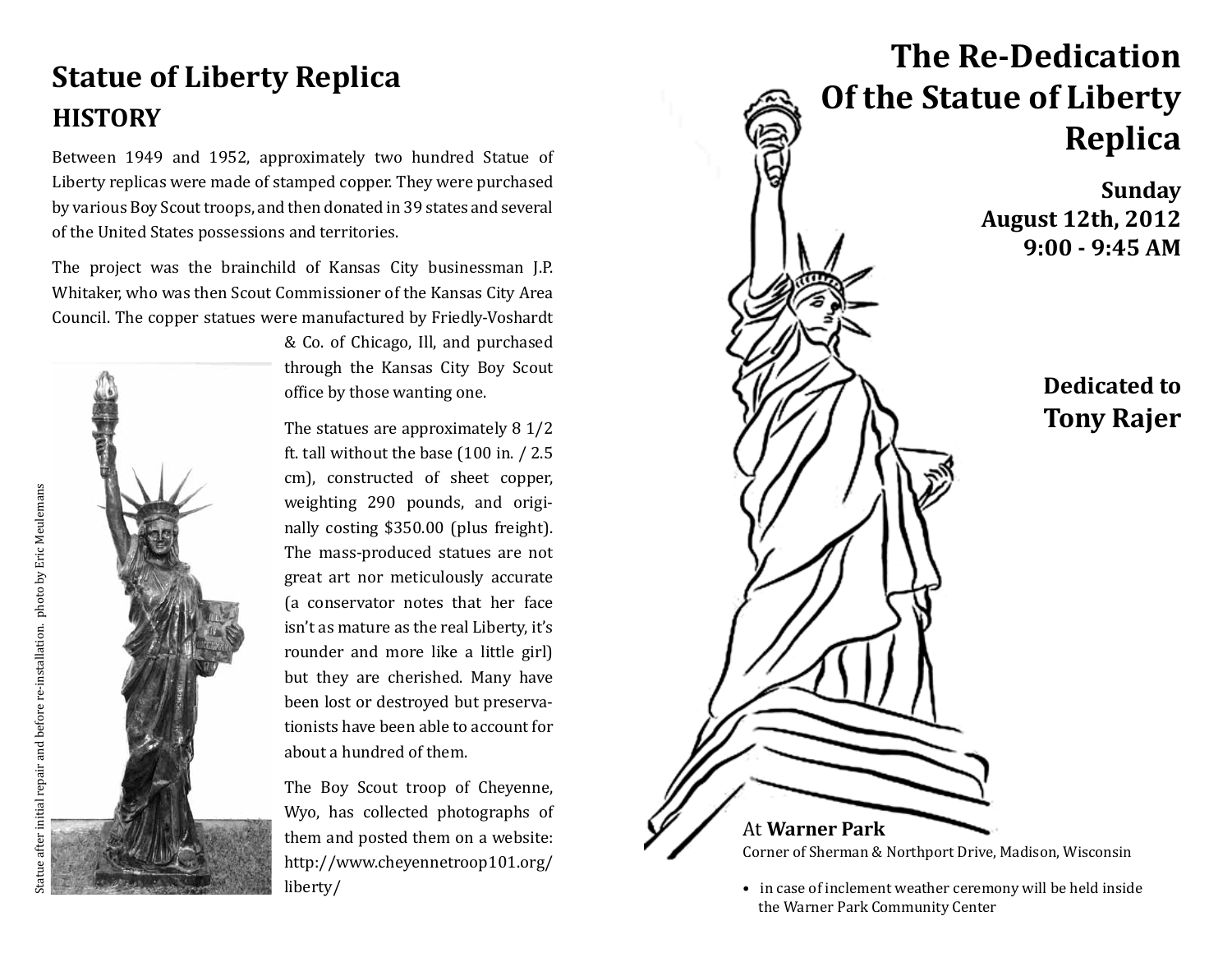## **Statue of Liberty Replica Restoration & Perpetual Care Donors**

**\$5000+ Liberty Mutual Group, Inc. Madison Arts Commission**

**\$1,000 - \$4,999 Historic Madison, Inc. Virginia Davis Barbara Arnold American Family Mutual Insurance Company Carol and Raymond Krizmanic and the Schenk Elementary School students Dane Arts**

**\$500 - \$999 Humane Restraint Mark Cullen SVA Professional Searvices Christine Style, in memory of Tony Rajer**

**\$100 - \$499 Ann E. Waidelich John C. Watts Kurt G. Krumholz Lesleigh Luttrell Lowell R. Peck Ryan Funeral Home Susan Peck Wisconsin Society of the Sons of the American Revolution Anton Rajer Northside Community Council Mary Braskamp Melody C. Rute Historic Madison, Inc. Kraft Foods Matching Gifts Program Peter W. Clark**

**\$0-\$99 Annie M. Reichartz Emily Sauerbry Bette J. Valentine Mary Jo Griffith Bob Koechley Steven Mintz Daniel and Charlotte Tortorice Kathleen Fenske Charles Liberty Dorothy Borchardt DuWayne Statz Virginia Swingen Mary Schermmerhorn Anita Weier Carolyn Anderson Four Lakes Paving Co., Inc. Four Lakes Postcard Club Karen L. Reece Roland J. Krogstad Wayne Hansen Lesleigh Luttrell**

**…and countless other generous members of our community**



**Commemorative patches are available for \$5.00 each.** Proceeds go towards the statues' restoration, perpetual care, and future landscaping.

#### **Donations are welcome and may be sent to:**

Madison Community Foundation P.O. Box 5010 Madison, WI 53705-0010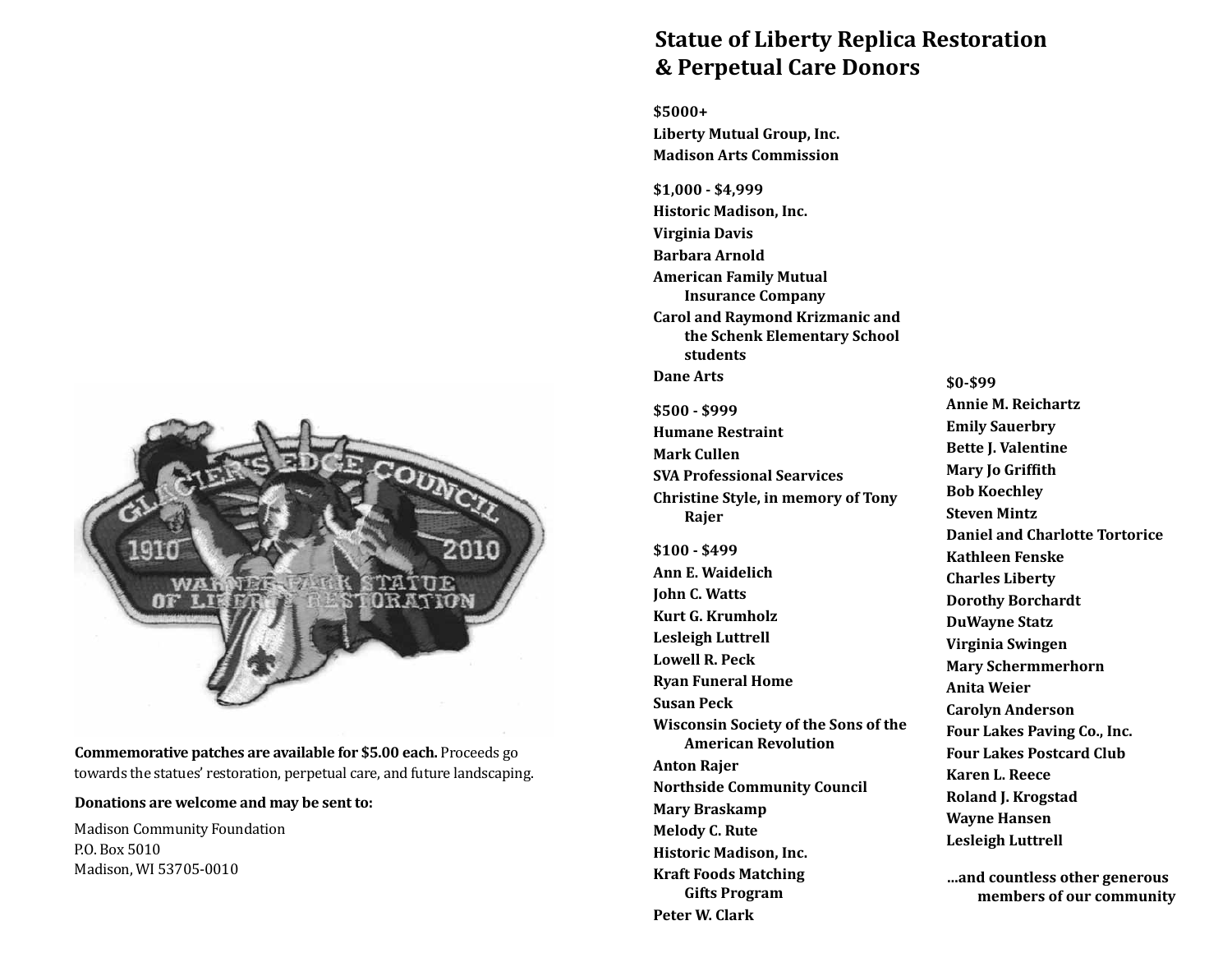**Members of the Statue of Liberty Replica Restoration Committee:**

**Barbara Arnold John H. Frey Sue Morrison Gary Pechmann Sue Peck Paul Rusk Anita Weir Karin Wolf Eric Meulemans Christine Style (Tony Rajer's wife)**



**In Memory or Anton 'Tony' Rajer, art conservator, humanitarian and teacher**

#### **Other Project Helpers:**

**Badger Diversified Metals Madison Arts Commission Historic Madison Inc. Ideal Crane Rental City of Madison Parks Division Madison Community Foundation Pechmann Memorials Martha Glowacki Celestial Stone Foundry & Forge Jim Knutson (sound system)**

**Thank You to all our contributors to this project.**

**"It's easier to upkeep NOW, then wait another 20-30 years and do this process again."**